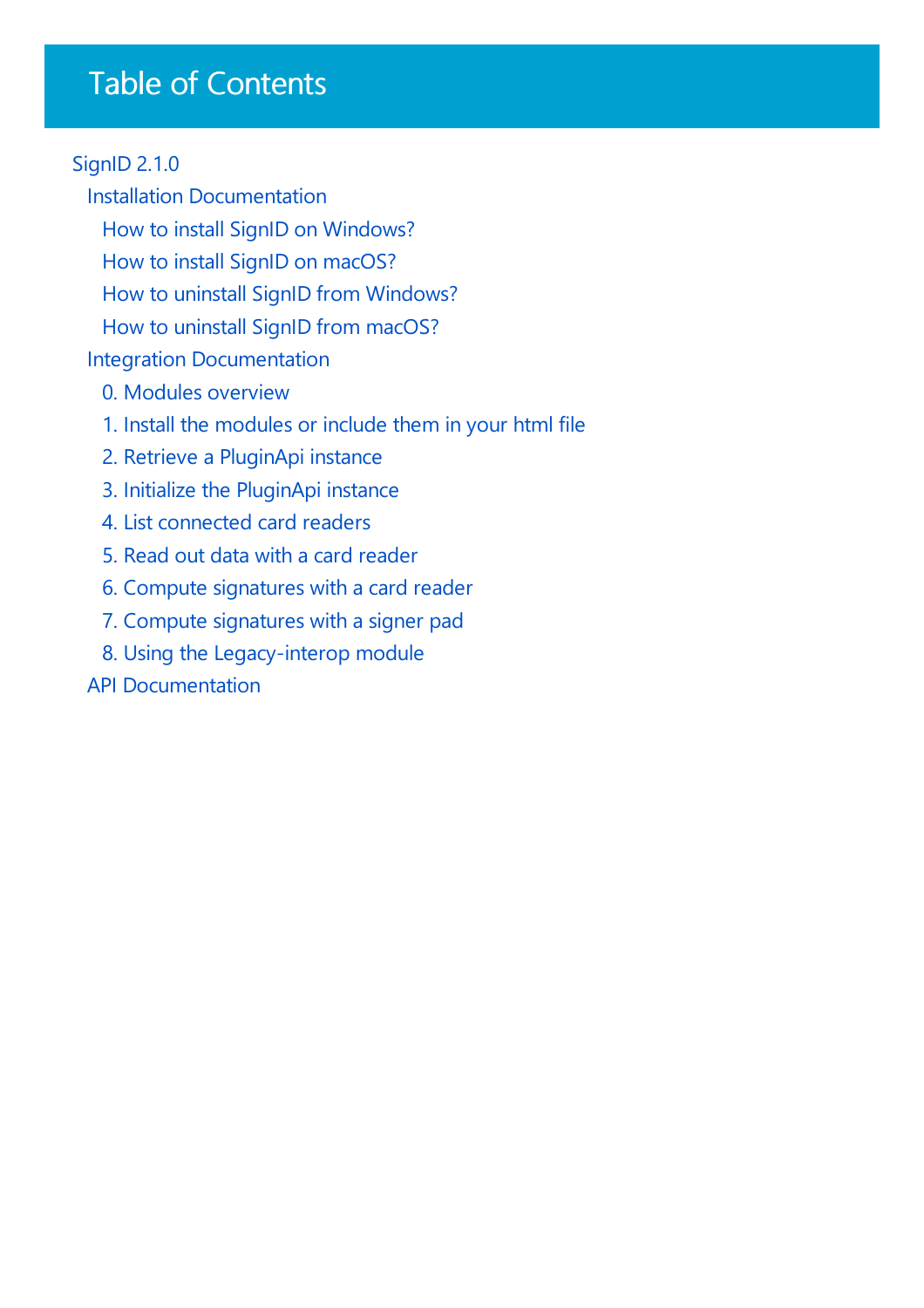# <span id="page-1-0"></span>Installation Documentation

In this Installation Documentation you'll learn how to install **SignID** from within eSignatures on [Windows](#page-2-0) and [macOS](#page-4-0).

#### Table of Contents

- How to install SignID on [Windows?](#page-2-0)
- How to install SignID on [macOS?](#page-4-0)
- How to uninstall SignID from [Windows?](#page-6-0)
- How to [uninstall](#page-7-0) SignID from macOS?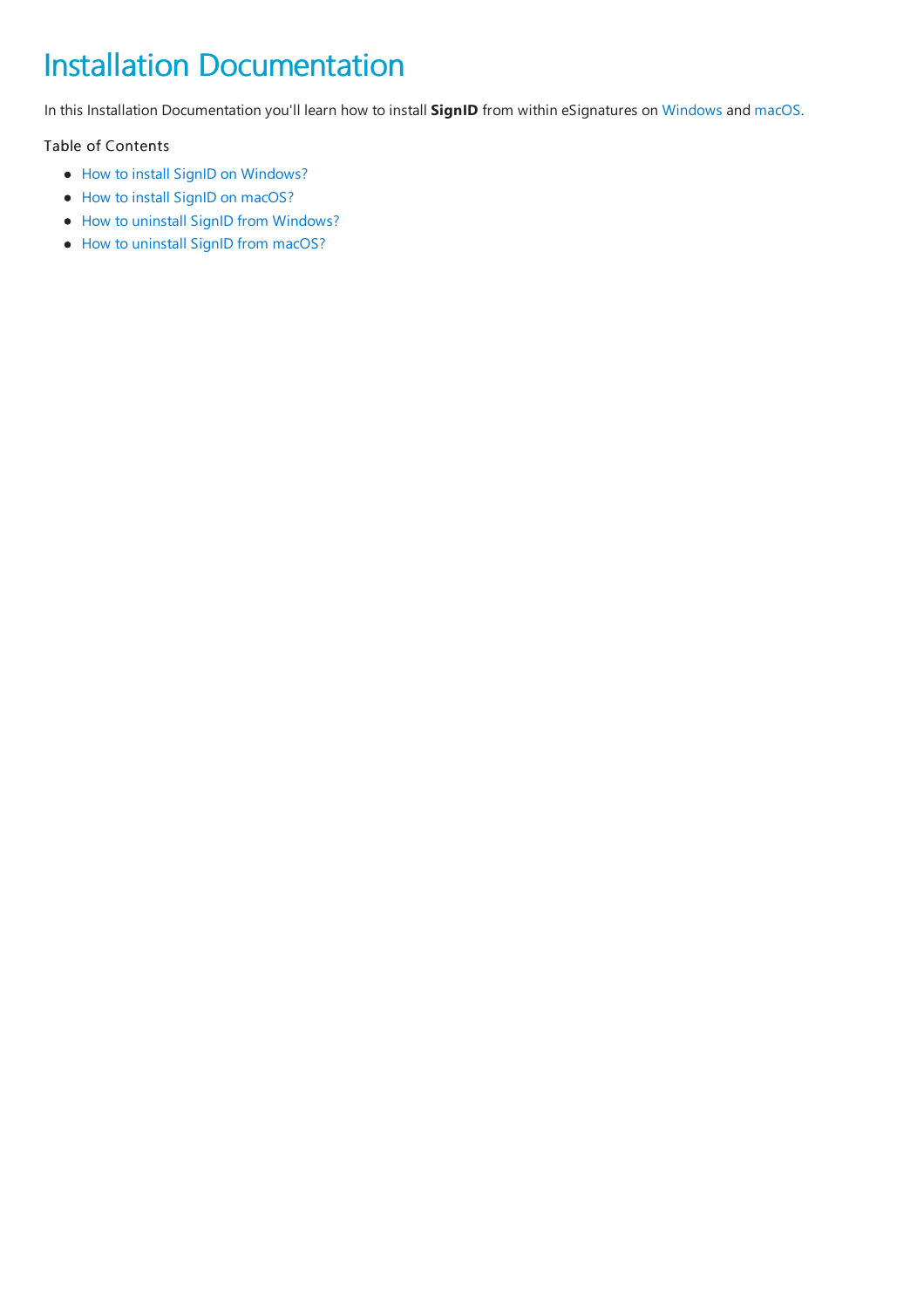### <span id="page-2-0"></span>**How to install SignID on Windows?**

- Click Start signing in a document that requires eID, BeLawyer or Biometric signing. When the SignID software is not installed you are prompted to install it.
- Click **Download and Install** to start the download.



- Depending on the browser you're using,you'll find the downloaded fileat the bottom or top of the windows.
- Click the downloaded file to start the installation.

 $\overline{\phantom{0}}$ 

|       | Open downloaded file                                                                                                                |  |
|-------|-------------------------------------------------------------------------------------------------------------------------------------|--|
|       | You will find the downloaded file at the top or bottom of your browser (see<br>screenshot). Click 'next' to start the installation. |  |
| The S | SignID-Connector_                                                                                                                   |  |

Download again

**•** In the Installation Wizard, click **Next**.



- $\bullet$  Then, click **Install**.
- If prompted, select **Yes** to allow this app to makechanges to your device.
- $\bullet$  When the installation is complete, click **Finish**.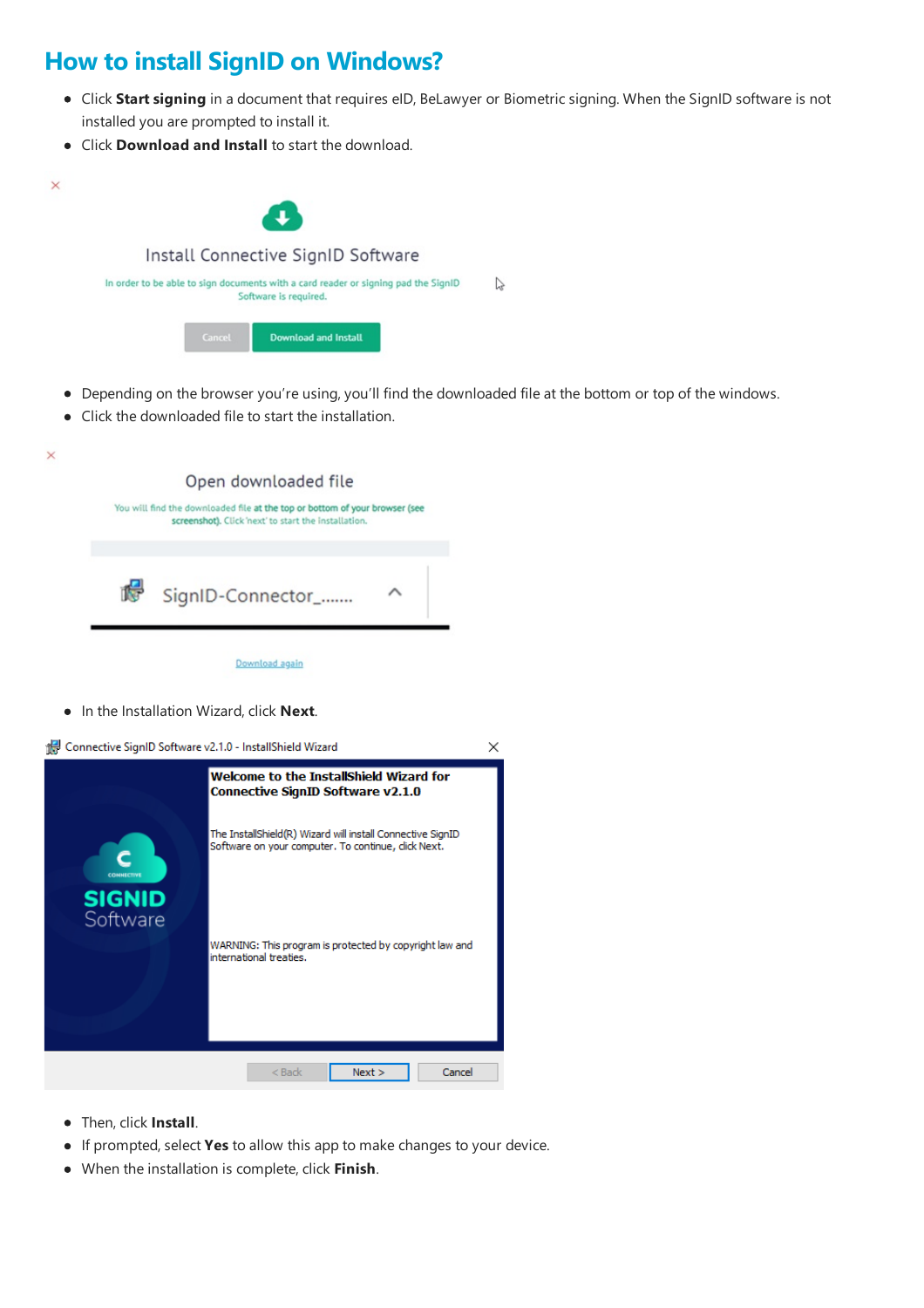$\times$ 

|                           | <b>InstallShield Wizard Completed</b>                                                                               |
|---------------------------|---------------------------------------------------------------------------------------------------------------------|
| <b>CONNECTIVE</b>         | The InstallShield Wizard has successfully installed Connective<br>SignID Software. Click Finish to exit the wizard. |
| <b>SIGNID</b><br>Software |                                                                                                                     |
|                           | Finish<br>Cancel<br>$<$ Back                                                                                        |

• Now click **Continue** to continue the signing process.

Attention: when using Mozilla Firefox, you need to close it and restart it after installing SignID software. Otherwise you will keep being prompted to install SignID.

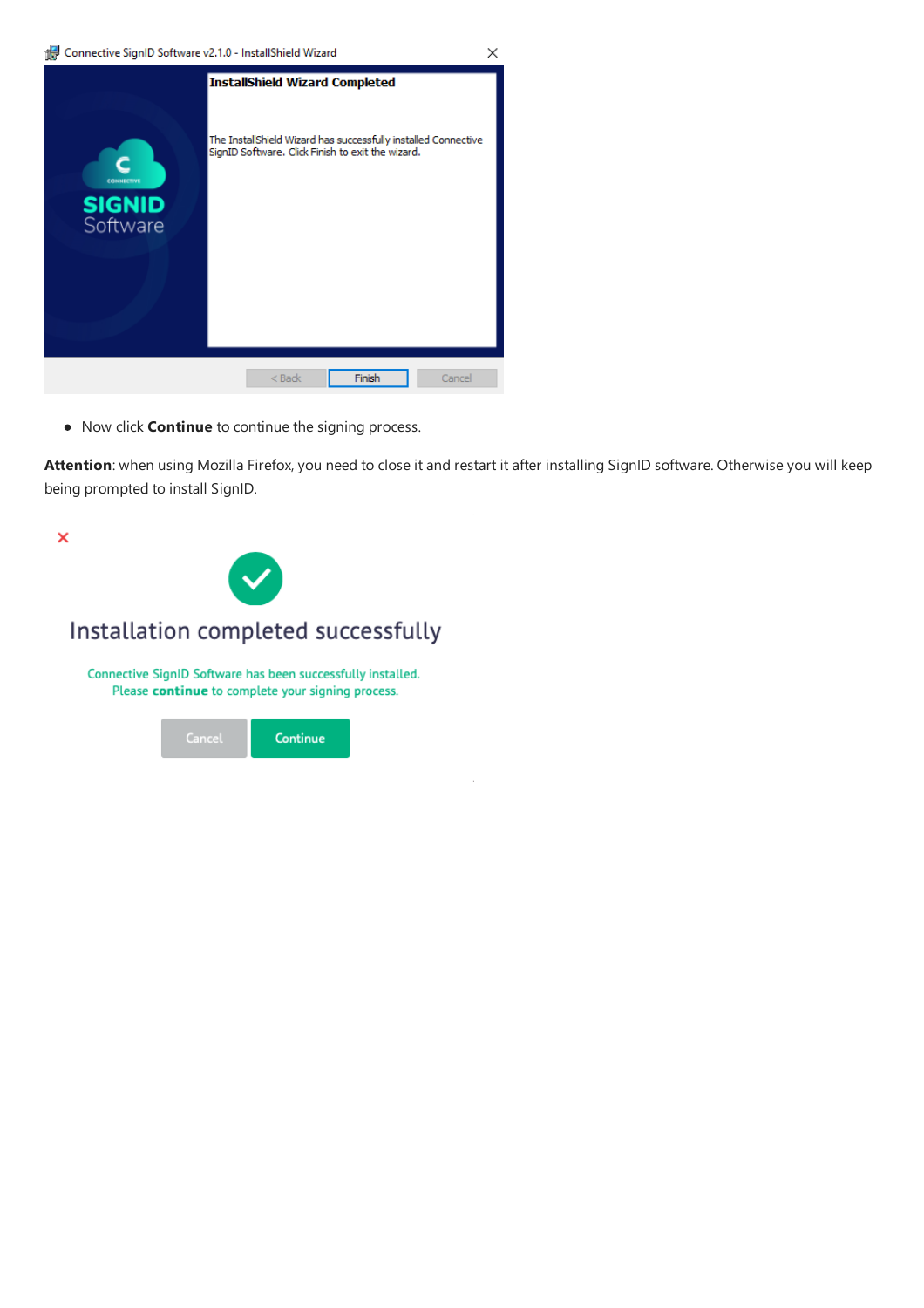### <span id="page-4-0"></span>**How to install SignID on macOS?**

- Click Start signing in a document that requires eID, BeLawyer or Biometric signing. When the SignID software is not installed you are prompted to install it.
- Click **Download and Install** to start the download. If prompted, select **Save file**.



- The file is downloaded to the **Downloads** folder.
- Click **Downloads** in the Dock.
- **Then double-click SignID-Connector.dmg** to unpack it. This may take a few seconds.
- If you don't have the necessary admin rights on your computer then you'll to follow these steps as well:
	- Go to System Preferences.
	- o Open Security and Privacy.
	- o On the General tab, tap the lock at the bottom left of the screen.
	- Enter your password to unlock Security and Privacy.
	- o Allow Connective software to be installed.
- **In the folder that opens, double-click ConnectiveSignIDSoftware\_setup.pkg** to start the installation.



 $\bullet$  In the installation screen, click **Continue**.



- Then click Install. It is recommended not to change the install location.
- If prompted,enter your account password,and then click **Install Software**.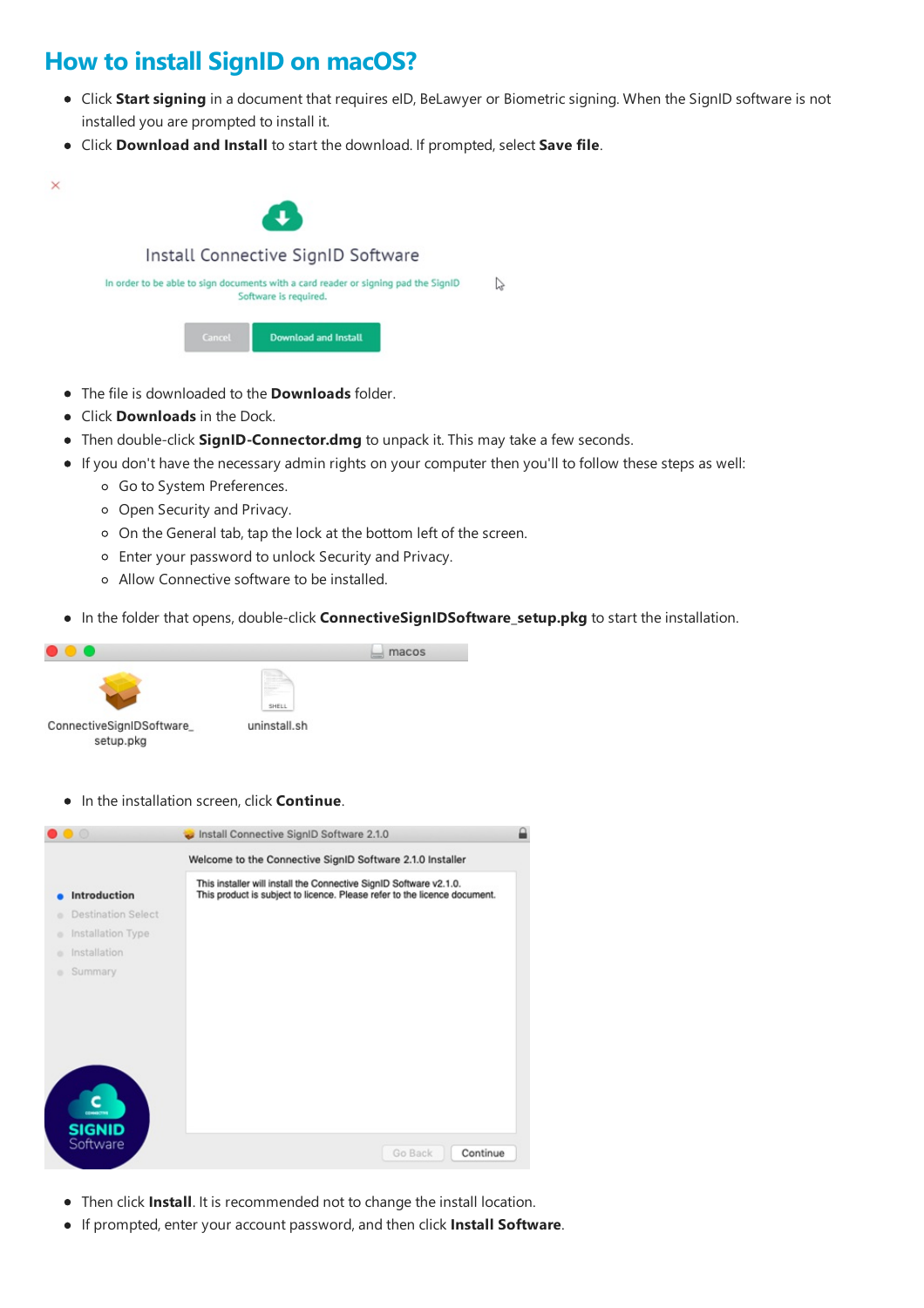| $\circ$                                                               | Install Connective SignID Software 2.1.0                                                                                                                                                   |  |
|-----------------------------------------------------------------------|--------------------------------------------------------------------------------------------------------------------------------------------------------------------------------------------|--|
| Introduction<br><b>Destination Select</b><br><b>Installation Type</b> | Standard Install on "Macintosh HD"<br>This will take 7,3 MB of space on your computer.<br>Click Install to perform a standard installation of this software<br>on the disk "Macintosh HD". |  |
| Installation<br>۰<br>Summary<br>۰                                     |                                                                                                                                                                                            |  |
| <b>SIGNID</b><br>Software                                             | Change Install Location<br>Go Back<br>Install                                                                                                                                              |  |

 $\bullet$  When the installation is complete, click **Close**.

|                                                                                           | Install Connective SignID Software 2.1.0                                                                        |  |
|-------------------------------------------------------------------------------------------|-----------------------------------------------------------------------------------------------------------------|--|
| Introduction<br><b>Destination Select</b><br>Installation Type<br>Installation<br>Summary | The installation was completed successfully.<br>The installation was successful.<br>The software was installed. |  |
| <b>SIGNID</b><br>Software                                                                 | Close<br>Go Back                                                                                                |  |

Attention: when using Mozilla Firefox, you need to quit it and restart it after installing SignID software. Otherwise you will keep being prompted to install SignID.

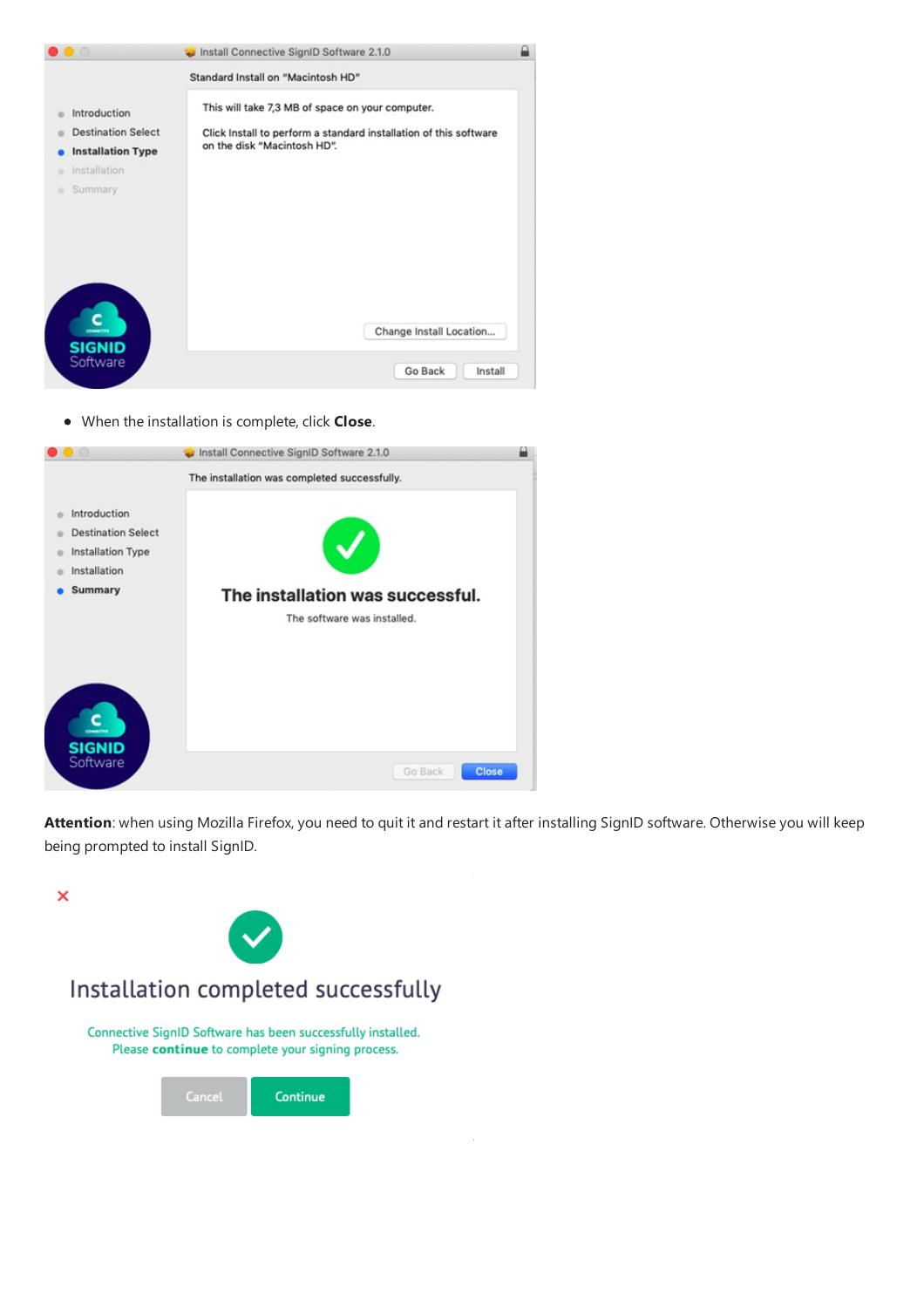## <span id="page-6-0"></span>**How to uninstall SignID from Windows?**

- Open **Apps and features**.
- Search for **Connective SignID Software** in thelist.
- Select itand click **Uninstall**.



 $\bullet$  Make sure to restart your computer after uninstalling.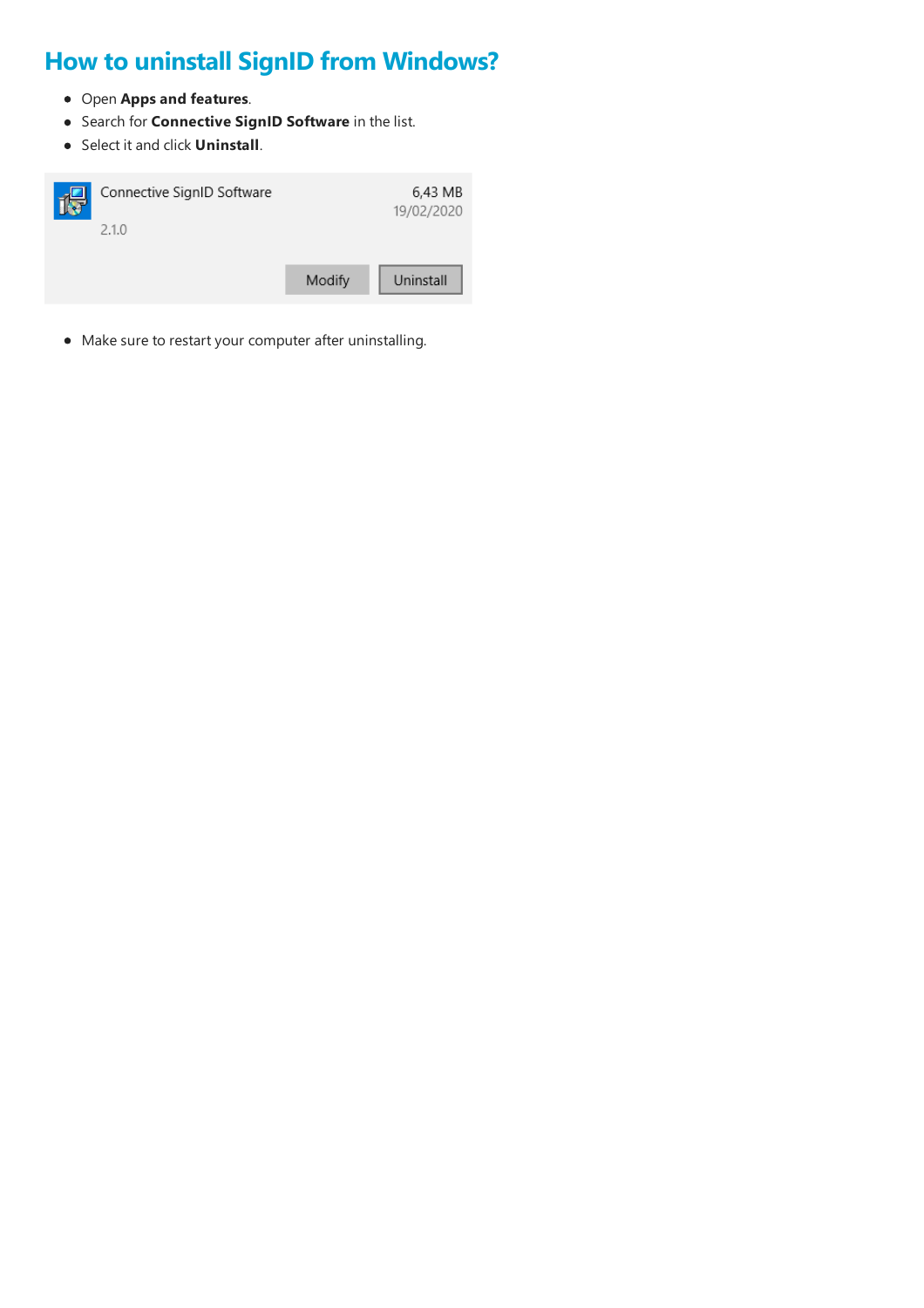### <span id="page-7-0"></span>**How to uninstall SignID from macOS?**

- In **Finder**, go to **Applications** > **Utilities** > **Terminal**.
- Double-click **Terminal** to open it.
- Drag and drop the **uninstall.sh** fileyou find in the.dmg fileto theTerminal,and click **Enter**. **Tip**: the.dmg fileis the one you've downloaded to install the SignID software.
- When prompted,enter your password.
- The Connective SignID software will now be uninstalled.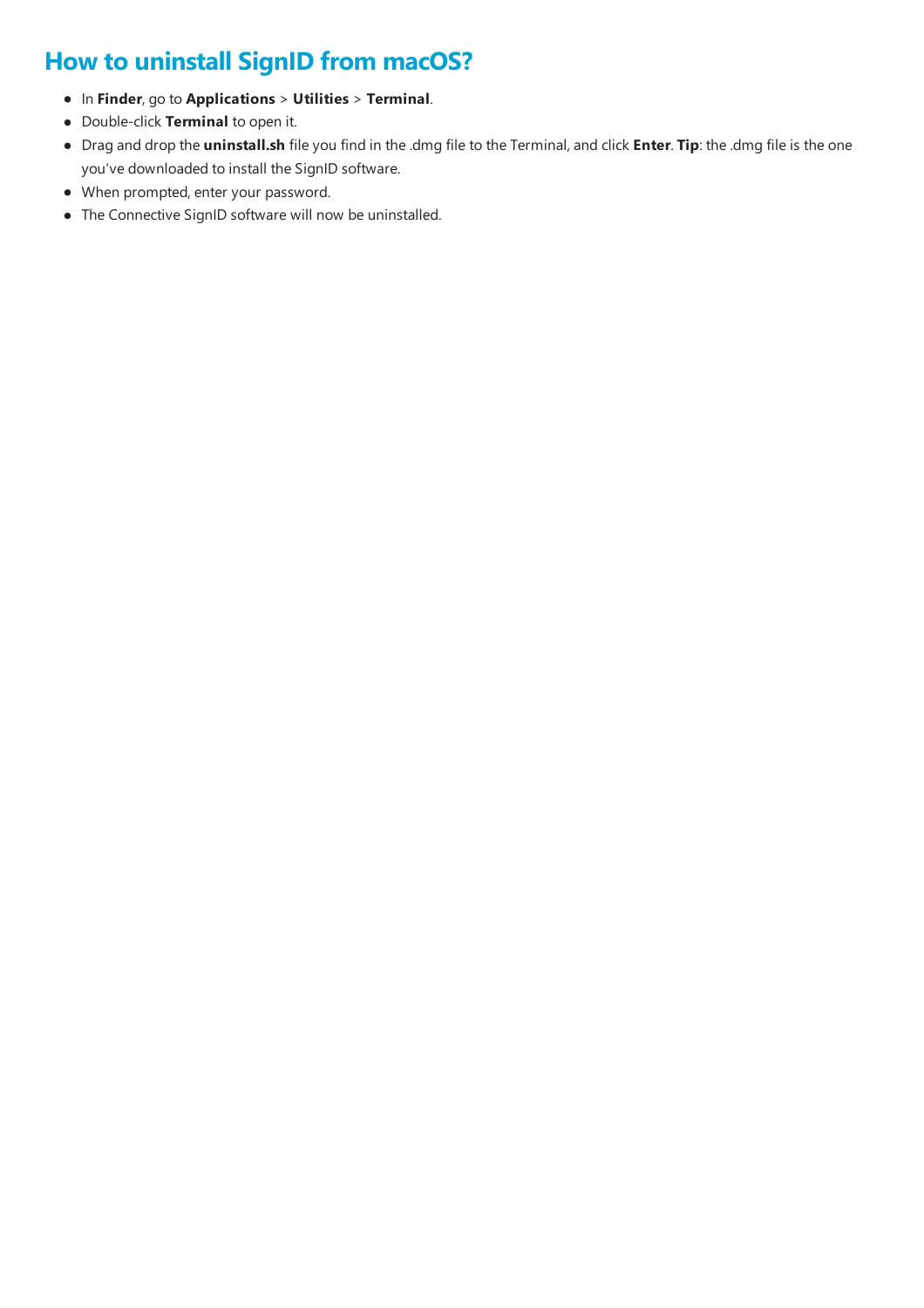# <span id="page-8-0"></span>Integration Documentation

This Integration Documentation describes how to integrate the **Connective Plugin Wrapper** into your own web application.

The new Connective Plugin Wrapper is modular and backwards compatible. It allows allows your web application to communicate with **SignID** software with the following aims:

- Connect to smart card readers to read out data
- Connect to smart card readers to compute signatures
- Connect to biometric signing pads to compute signatures

#### Table of Contents

- 1. Modules [overview](#page-9-0)
- 2. Install the modules or include them in your html file
- 3. Retrieve a PluginApi instance
- 4. Initialize the PluginApi instance
- 5. List [connected](#page-13-0) card readers
- 6. Read out data with a card [reader](#page-14-0)
- 7. Compute signatures with a card reader
- 8. Compute signatures with a signer pad
- 9. Using the Legacy-interop module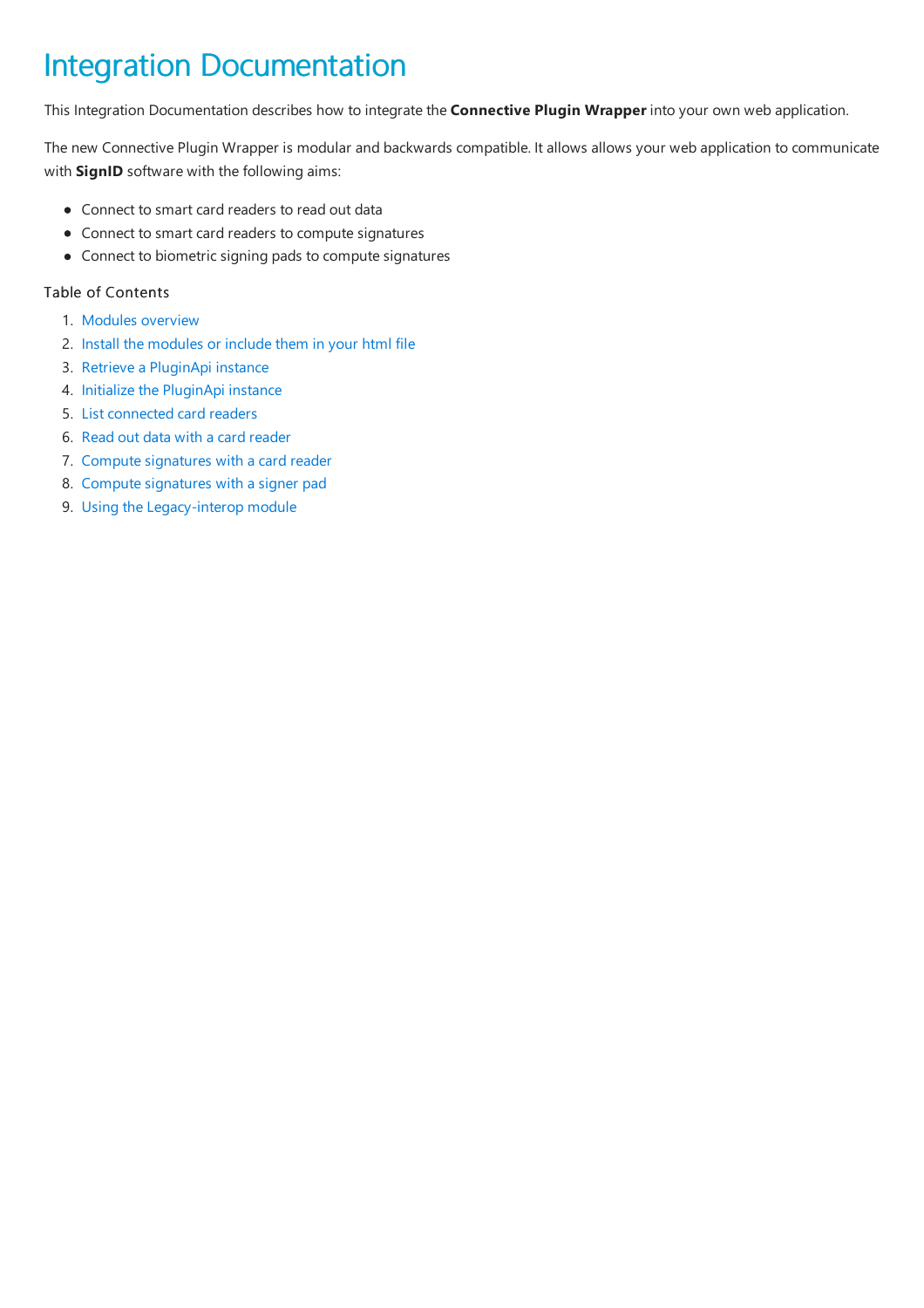### <span id="page-9-0"></span>**0. Modules Overview**

The Connective Plugin Wrapper consists of the following modules:

| <b>MODULE NAME</b>    | <b>DESCRIPTION</b>                                                              | <b>REQUIRED?</b> |
|-----------------------|---------------------------------------------------------------------------------|------------------|
| Wrapper (main module) | Main module containing all relevant <i>interfaces</i> and the PluginApiFactory. | Required         |
| SignID                | SignID implementation of the main Wrapper module interfaces.                    | Required         |
| Legacy-interop        | Drop-in legacy replacement for the old Wrapper.                                 | Optional         |

#### Notes

- The SignID module is required as this is currently the only module that implements all available features using the SignID software as its native component.
- The legacy-interop module must*only* be used if you're using an existing implementation based on our old Wrapper.The legacy-interop provides a fully backwards compatible drop-in replacement layer for the old connective-plugin-wrapper code. The interop module itself includes the old wrapper as a dependency since it is still required in order to provide the mobile implementation, which was not re-written. The legacy-interop module is fully optional and if no legacy support is required it is recommended to not include it.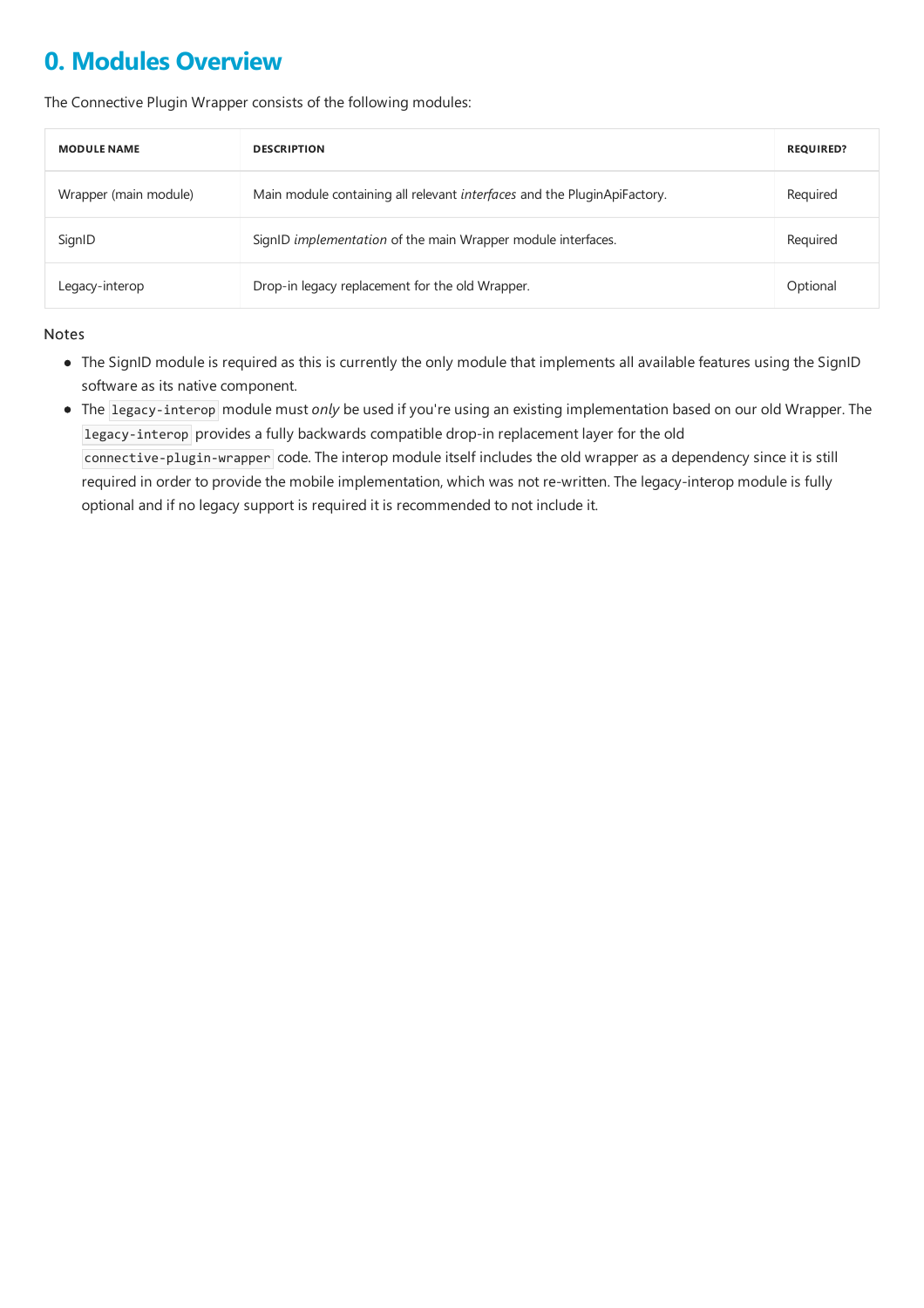### <span id="page-10-0"></span>**1. Install the modules or include them in your html file**

#### **To install the modules:**

• Include the pre-built files you obtained from Connective in build/production via a <script> tag, if you're not using any packaging tools like webpack or rollup .

In this case, the library is exposed via the ConnectiveWrapper global variable.

Or

Drop the packageinsideyour node\_modules dir (*Not recommended*).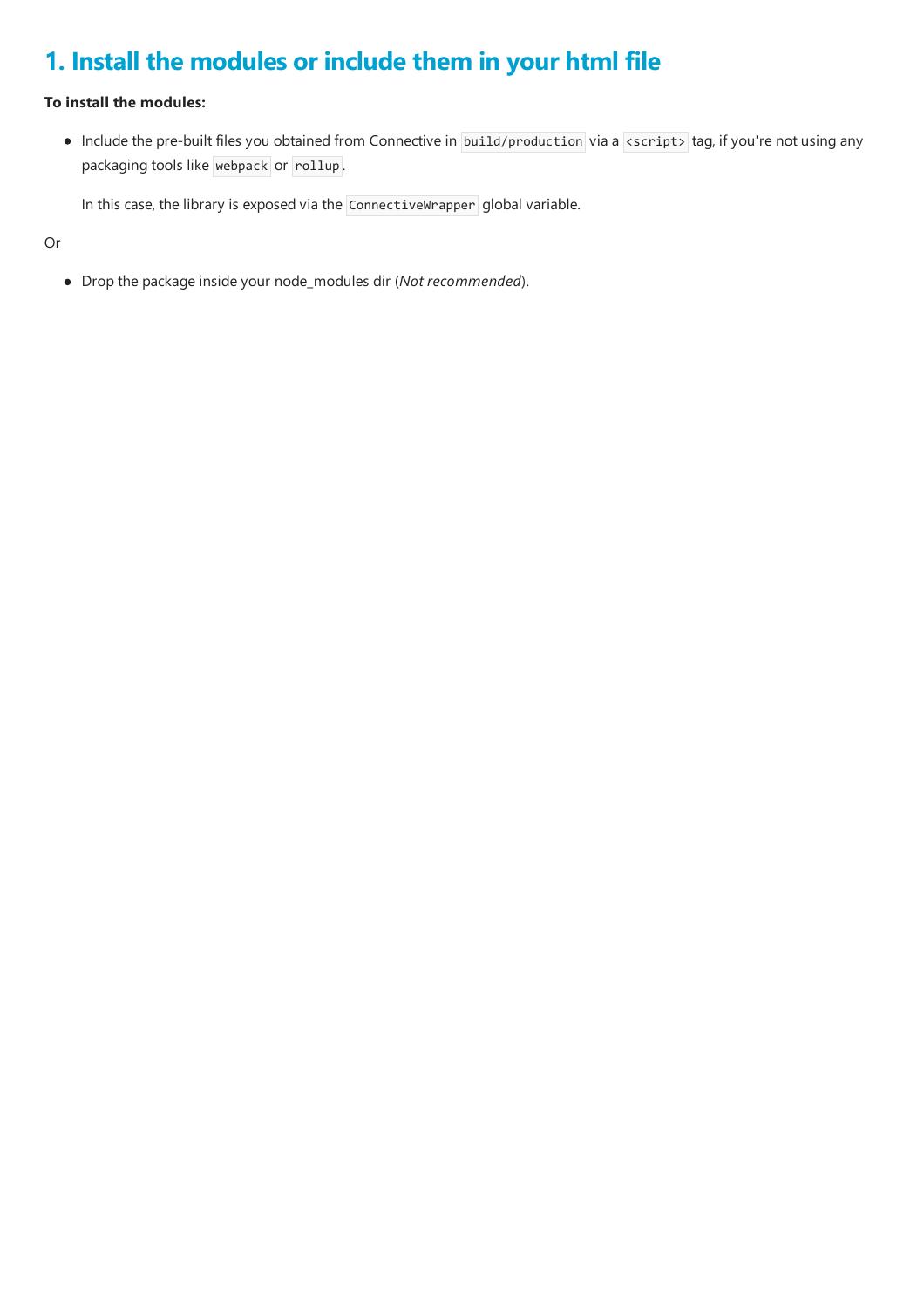### <span id="page-11-0"></span>**2. Retrieve a PluginApi instance**

Before you can use the connective-wrapper, you must first retrieve a PluginApi instance from the PluginApiFactory.

If the platform you're using is not supported - because of an outdated Operating System and browser combination for instancethe PluginApiFactory will be unable to create an instance and will throw a PlatformNotSupportedException.

#### **To retrieve a PluginApi instance, follow the example below:**

```
'use strict';
import { PluginApi, PluginApiFactory, Exceptions } from 'connective-wrapper';
const pluginApiFactory = PluginApiFactory.getInstance();
let pluginApi: PluginApi = null;
try {
   // note that we're also passing along a "gclOptions" object in our extraOptions dict
   // the gclOptions object is used by the t1t implementation module which uses t1c-lib-js
(https://github.com/Trust1Team/t1c-lib-js) library for the native layer
   // it should match the GCLConfigOptions interface as defined in that library.
   pluginApi = pluginApiFactory.createPluginApi({
       activationToken: '<activation token goes here>',
       extraOptions: {
            gclOptions: {
                gwOrProxyUrl: '<distribution service url goes here>',
                osPinDialog: true
            }
        }
   });
} catch(e: Error) {
   if (e instanceof Exceptions.PlatformNotSupportedException) {
        // current platform is not supported...
   }
}
```
Note that an activationToken must be entered in the indicated location. To obtain the activationToken, you need to do a REST call to the Distribution Service endpoint. This GET request must include a header containing "apiKey" as name, and the actual apiKey as value. The value of the apiKey should have been communicated to you during onboarding.

The apiKey will be exchanged for a valid JWT, which is the activationToken that must be entered. This token, which has a limited lifetime, will be forwarded to the front-end, which in turn will call the Distribution Service to obtain the URL to install the plugin for instance, or to check which card types or devices you are allowed to use.

**Important:** the apiKey must be kept secret, and **must never** be exposed to the front-end!

Also note that in the example above, we make use of the extraOptions object which includes a gc10ptions entry. This optional entry is specifically used by the SignID module.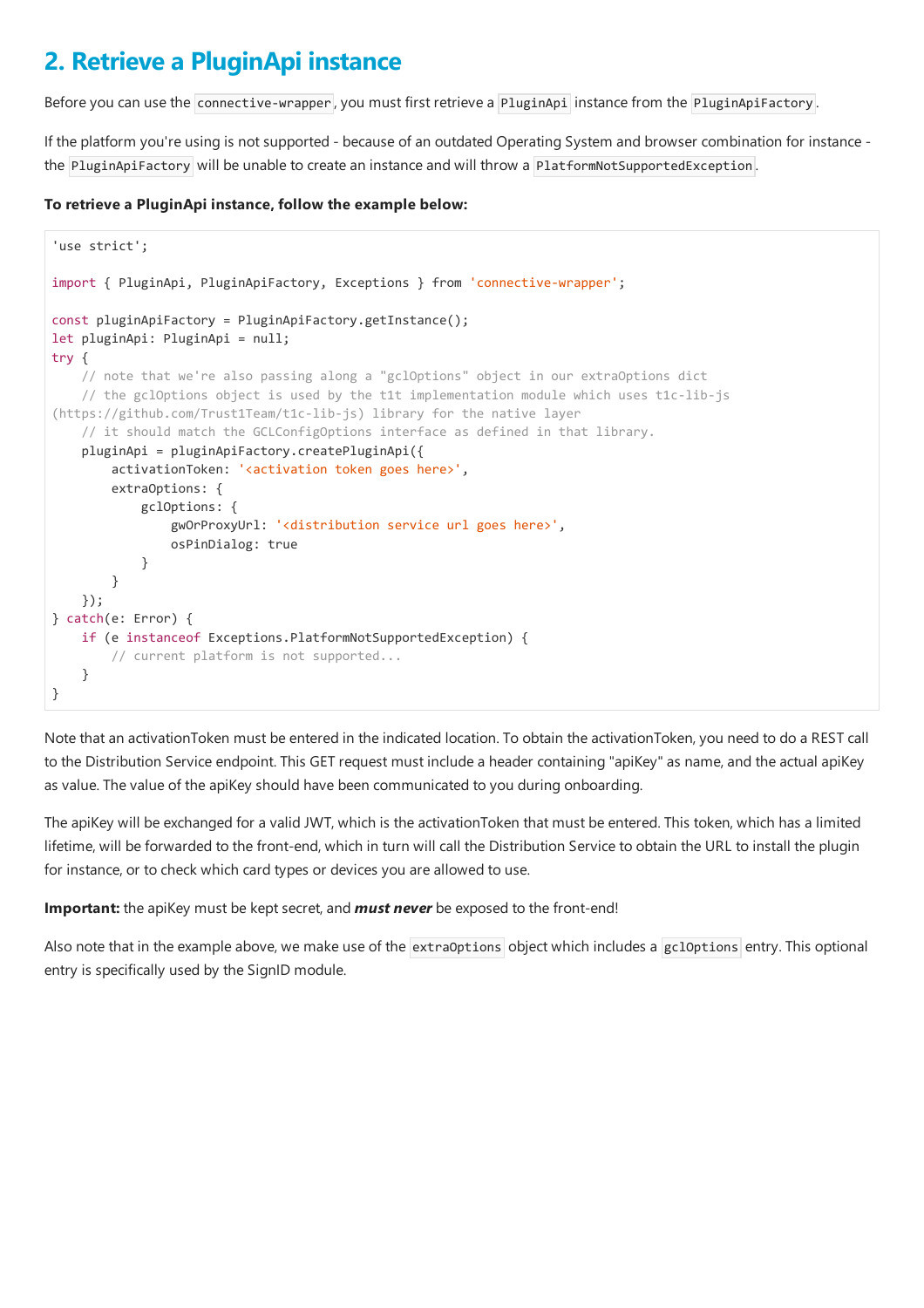### <span id="page-12-0"></span>**3. Initialize the PluginApi instance**

Once the PluginApi instance has been created, it must be initialized.

The initialization verifies the presence of the native SignID software. If the native SignID software is missing, an error message will be displayed in which you will find a download link to retrieve the SignID software installer.

Note that the initialize method, like almost all other methods, is async and returns a Promise!

Also note that you can provide an extra configuration object to the initialize method. The one provided through the initialize method will be merged with the one that was used when retrieving the instance using the PluginApiFactory (in [step](#page-11-0) 2). This is entirely optional however.

#### **To initialize the PluginApi instance, follow the example below:**

```
'use strict'
import { PluginApi, PluginApiFactory, Exceptions } from 'connective-wrapper';
const pluginApi: PluginApi = pluginApiFactory.getInstance();
pluginApi.initialize({ activationToken: '....' })
    .then(() => {
        // good to go. PluginApi instance is initialized and the native SignID software was detected
    })
    . \text{catch}((e: Error) \Rightarrowif (e instanceof Exceptions.SoftwareRequiredException) {
            console.error(`Native SignID software could not be detected. Download at ${e.downloadUrl}`);
        } else if (e instanceof Exceptions.ActivationRequired) {
            // no activation token was provided OR the provided one was not (or no longer) valid
        }
    });
```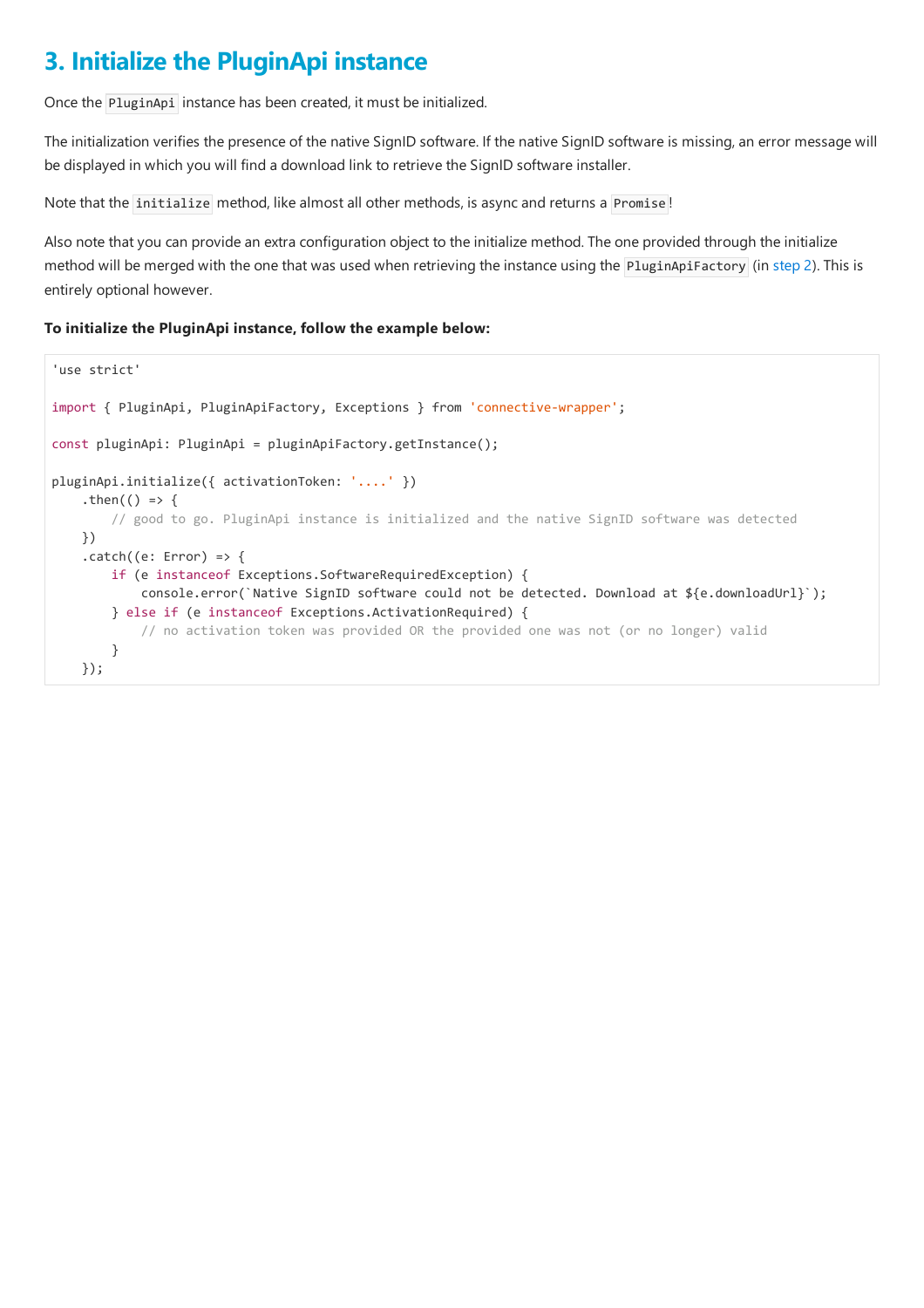### <span id="page-13-0"></span>**4.List connected card readers**

Once the PluginApi instance has been retrieved and initialized, you will be able to list the connected card readers.

There are two ways to do this:

• You can either list all card readers and find the one you need:

```
'use strict'
// simply list all card readers. Array will be empty if there are not card readers.
pluginApi.getCardReader()
    .then((connectedReaders: CardReader[]) => {
    })
```
Or you can let the Wrapper filter out card readers that contain a specific card:

```
'use strict'
import { BeID, BeLawyer } from 'connective-wrapper';
// list all card readers that contain a BeID card. Array will be empty if there are no readers containing a
BeID card.
pluginApi.getCardReader(BeID.cardInfo)
    .then((connectedReaders: CardReader[]) => {
   });
// OR list all card readers that contain a BeLawyer card. Array will be empty if there are no readers
containing a BeLawyer card.
pluginApi.getCardReader(BeLawyer.cardInfo)
    .then((connectedReaders: CardReader[]) => {
   });
// and so on...
```
Note that all card readers can tell you if they have a card inserted or not: If they have a card inserted, they will provide a CardInfo object containing an atr and description value with which the inserted card can be identified.

The Wrapper currently comes with 2 built-in supported cards, BeID and BeLawyer. Both provide a CardInfo object which can be used to detect the respective card type.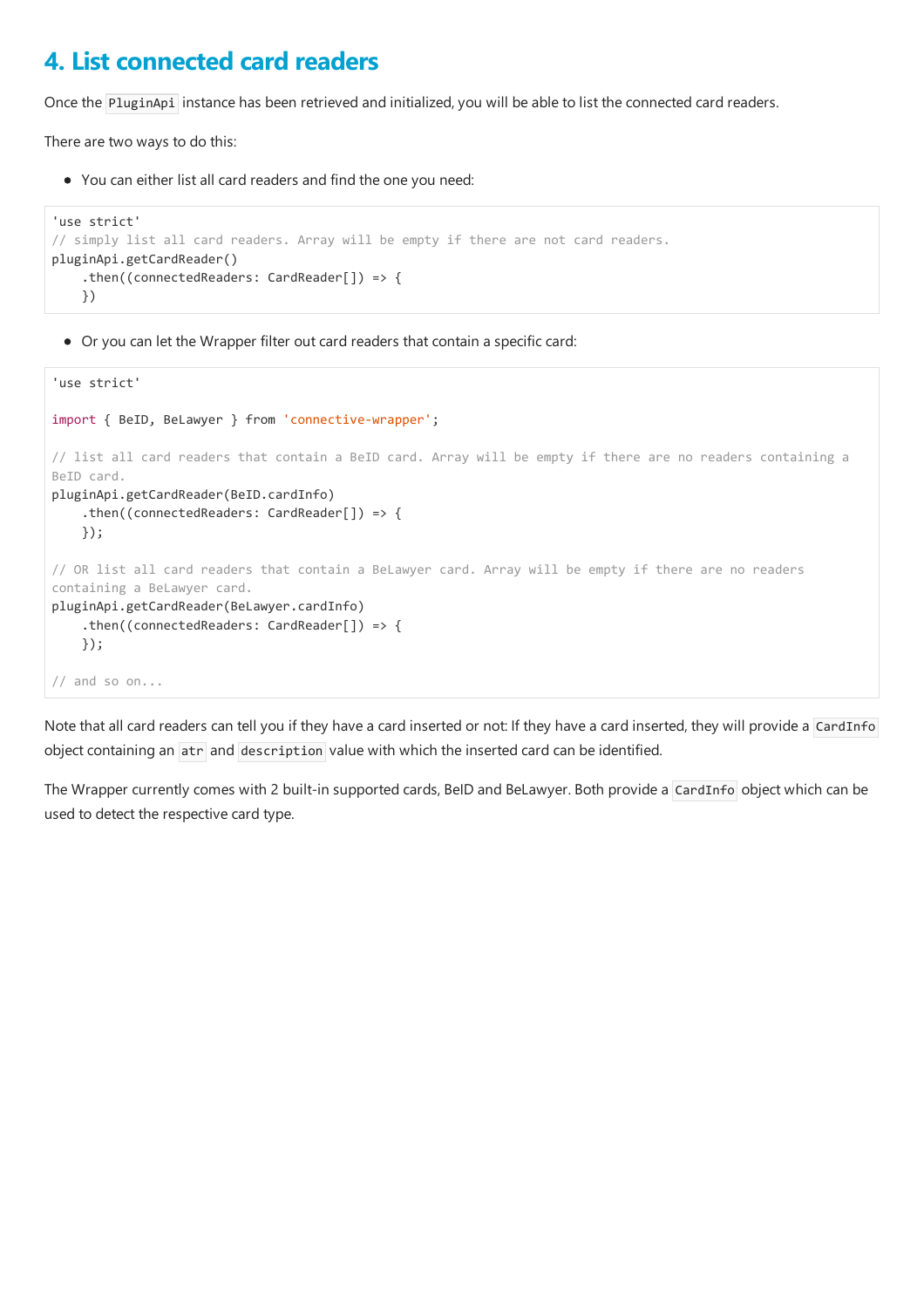### <span id="page-14-0"></span>**5. Read out data with a card reader**

Once you've selected the required card reader by means of the getCardReader method, you need to create a CardHandler for the card that is present in the selected CardReader.

The CardHandler contains the actual implementation to handle whichever card is inserted and differs from one card to another.

**Note:** Don't worry about the different implementations, the PluginApi instance deals with this for us.

The data that is available on a card also depends on the card type. Just like the cardInfo object, both BeID and BeLawyer namespaces within the wrapper expose DataKindHints which can be used to retrieve a specific set of data on the card. The readData method will return a dictionary that contains a data result for each DataKindHint that was understood by the handler. All other DataKindHints that are not understood are ignored.

#### **To create a** CardHandler **follow the example below:**

```
let cardReader: CardReader;
let cardHandler: CardHandler;
pluginApi.getCardReader(BeID.cardInfo)
    .then((cardReadersWithBeID) => {
        cardReader = cardReadersWithBeID[0];
        cardHandler = pluginApi.getCardHandler(cardReader);
    })
    .then(() => {
        return cardHandler.readData(cardReader, BeID.DataKindHints.PersonalInformation)
    })
    .then((dataResult: {[index:string]: any}) => {
        // sadly we have to do some magic "casting" over here... the generic getData method currently has no
way to statically know the data type
       // that will be returned. The modules have defined that when fetching BeID PersonalInformation
DataKindHint it will return an instance
        // of the BeID.PersonalInformation interface and we must trust the module to do so.
        const personalInformation: BeID.PersonalInformation =
dataResult[BeID.DataKindHints.PersonalInformation];
        console.log(personalInformation);
    })
    . \text{catch}((e: Error) \Rightarrow// \dots});
```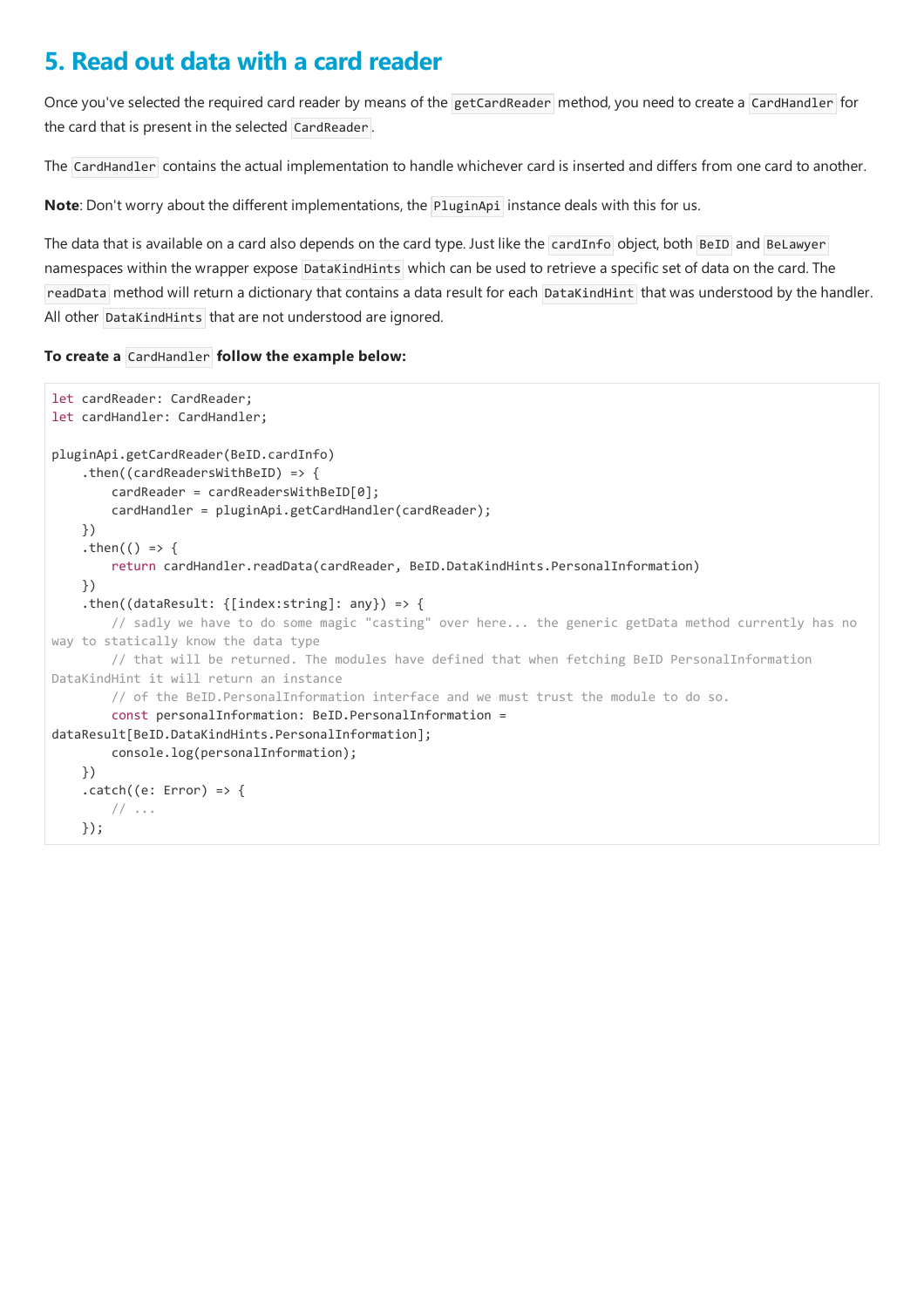### <span id="page-15-0"></span>**6. Compute signatures with a card reader**

Computing signatures is similar to reading data, but instead of using the DataKindHints the SignatureKindHints are used.

**To compute a signature, follow the example below:**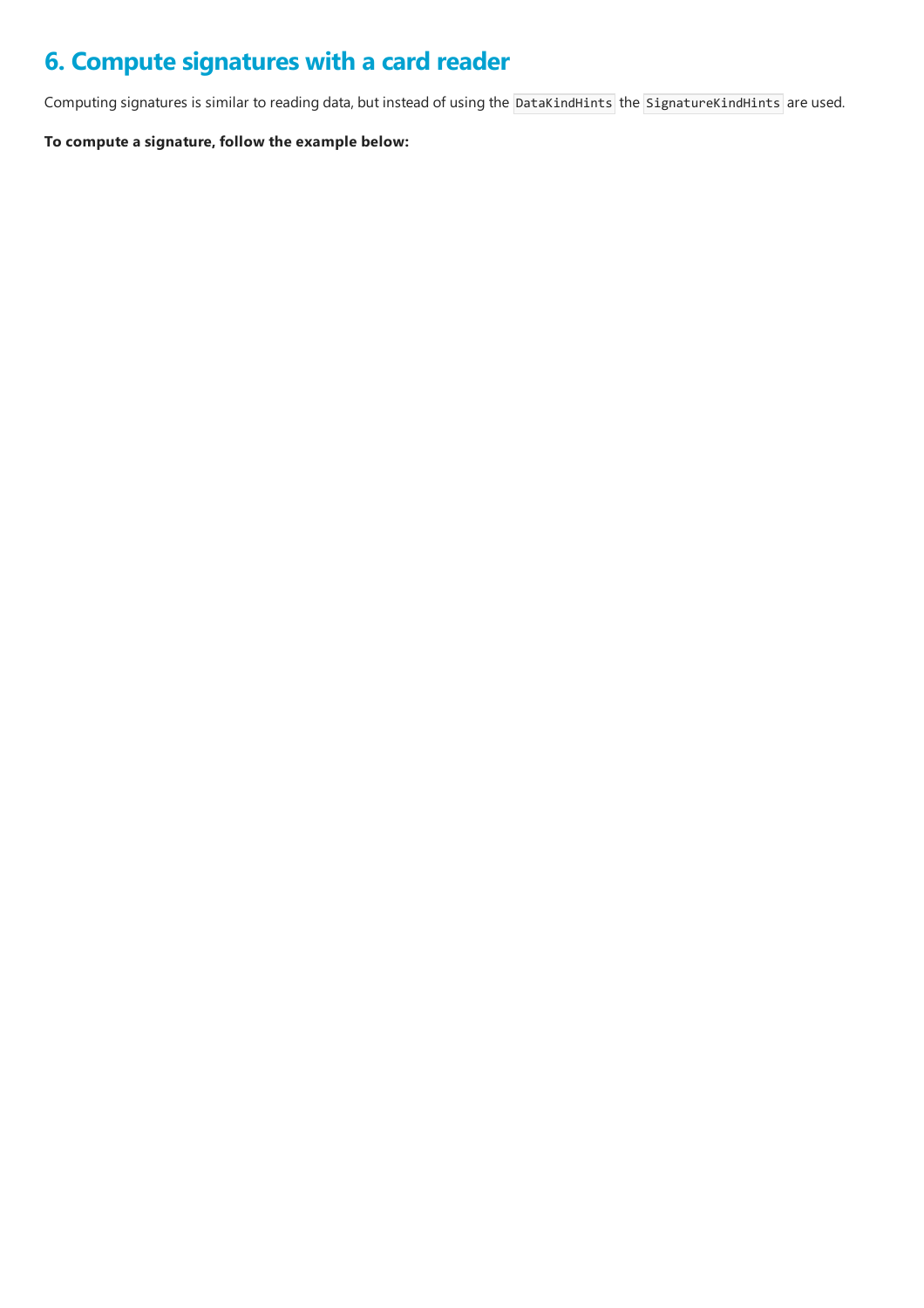### <span id="page-16-0"></span>**7. Compute signatures with a signer pad**

SignID software can also be used to communicate with signer pads.

The SignerPad mechanism works exactly the same as the card readers. The only difference is that a SignerPadHandler can only compute signatures and does not provide any data to read like a CardHandler does.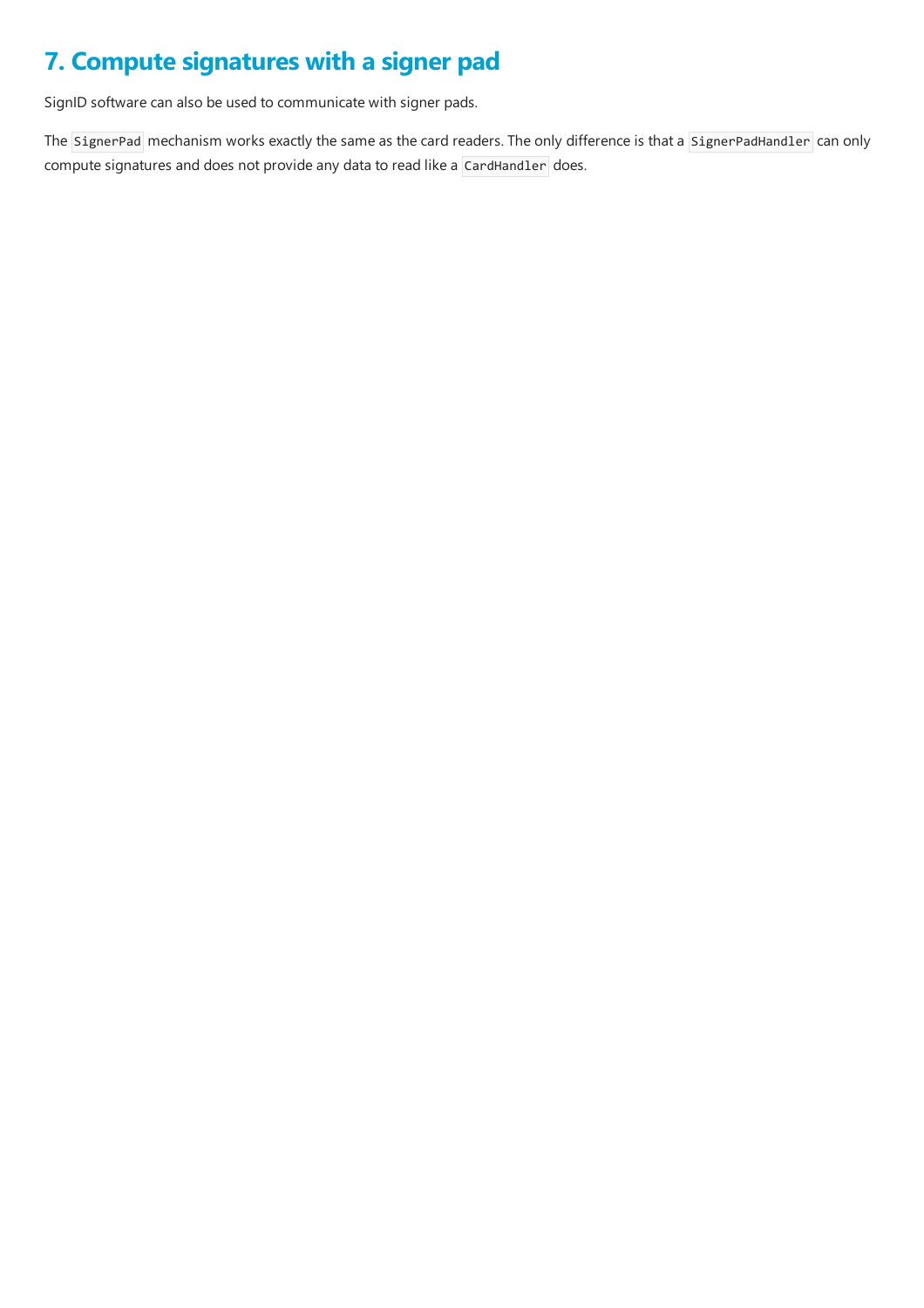### <span id="page-17-0"></span>**8. Using the Legacy-interop module**

The Legacy-interop module works in the same way as the old Wrapper.

There is one small, but **very important** difference however:

In the new API you can provide a PluginApiOptions configuration object to the Plugin instance when initializing. This configuration object is used in the SignID module to receive the SignID-specific configuration. For SignID this will contain the gateway endpoint, a pkcs11 config, etc. and is essential.

The legacy-interop PluginApi implementation (PluginApiInterop) accepts this PluginApiOptions object in its constructor, while the original implementation did not.

**Tip:** for more information about the gclOptions object, see [step](#page-11-0) 2.